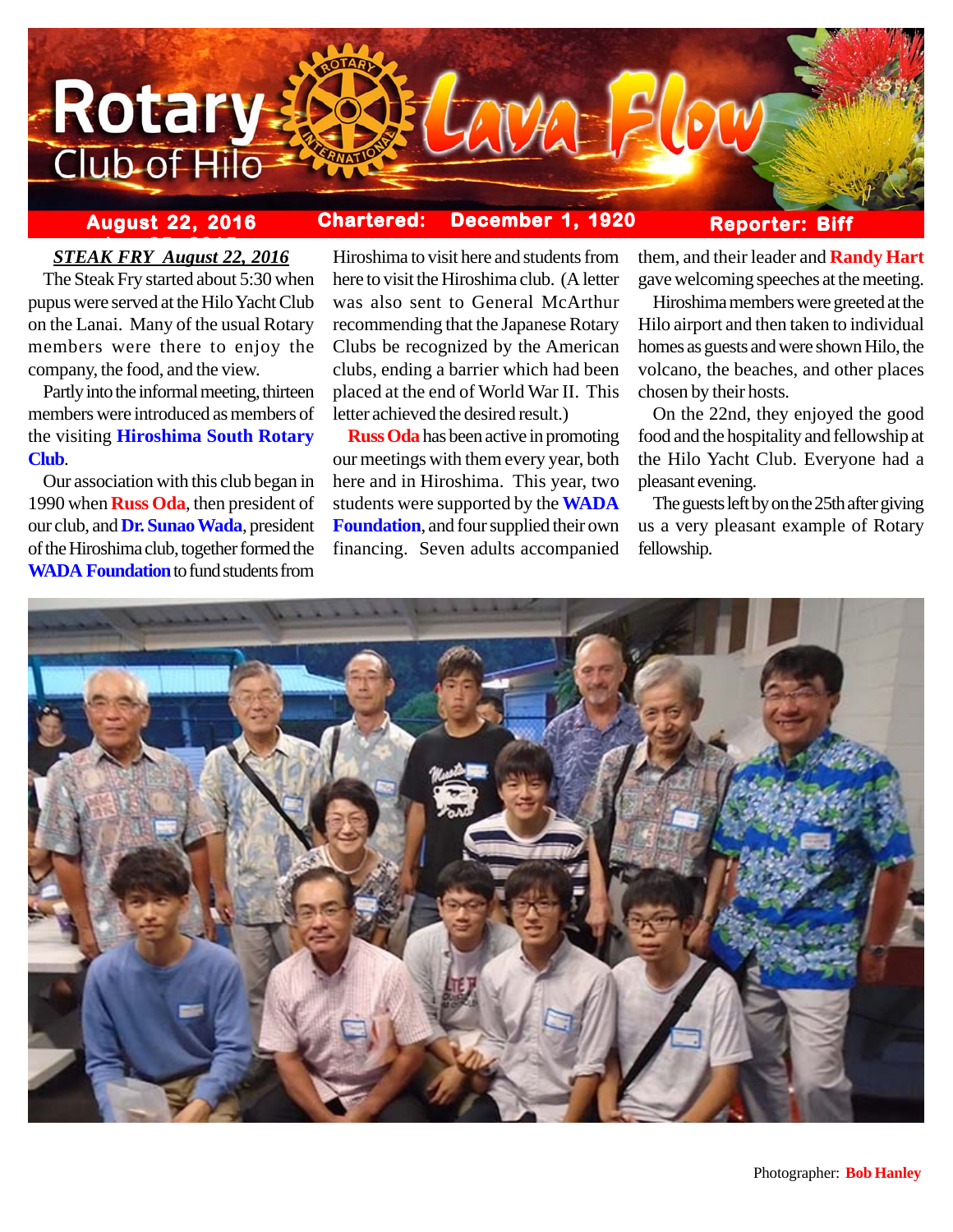#### *Birthdays:*

**Corey Kawamoto** August 1 **Misti Tyrin** August 1 **Dylan Shropshire** August 2 **Tina Jimenez** August 13 **Jerry Watanabe** August 28

#### *Club Anniversary:*

**Donald Straney** August 6, 2010 (6) **Kui Costa** August 6, 2010 (6) **Wally Wong** August 6, 2010 (6) **Cel Ruwethin** August 12, 2011 (5) **Nina Decker** August 21, 2015 (1) **Lorraine Inouye** August 28, 2009 (7) **Jessie Tolar** August 28, 2015 (1) **Marcia Prose** August 29, 2014 (2)

### *Wedding Anniversary:*

**Glenn & Anne Harris** August 1 (18) **Gail & Gordon Takaki** August 2 (36) **Tina & Tom Jimenez** August 6 (34) **Jenny & Richard Johnson** August 30 (47)





















- President **Randy Hart**
- Past President **Wally Wong**
- President Elect **Steve Handy**
- Vice President **Mitch Dodo**
- Secretary **Treena Breyfogle**
- Treasurer **Corey Kawamoto**
- Sergeant at Arms **Dirk Yoshina**
- Rotary Foundations **Kerry Glass**
- Membership **Connie Ichinose**
- Public Relations **Marcia Prose**
- International Service **Stew Hussey**
- Community Service **Reese Mates**
- Vocational Service **Cindy Boots**
- Club Service **Kui Costa**
- New Generations **Gail Takaki**

- Hilo Rotary Club Foundation **Lisa Rantz**
- 
- Hawaii Rotary Youth Foundation **Mitchell**